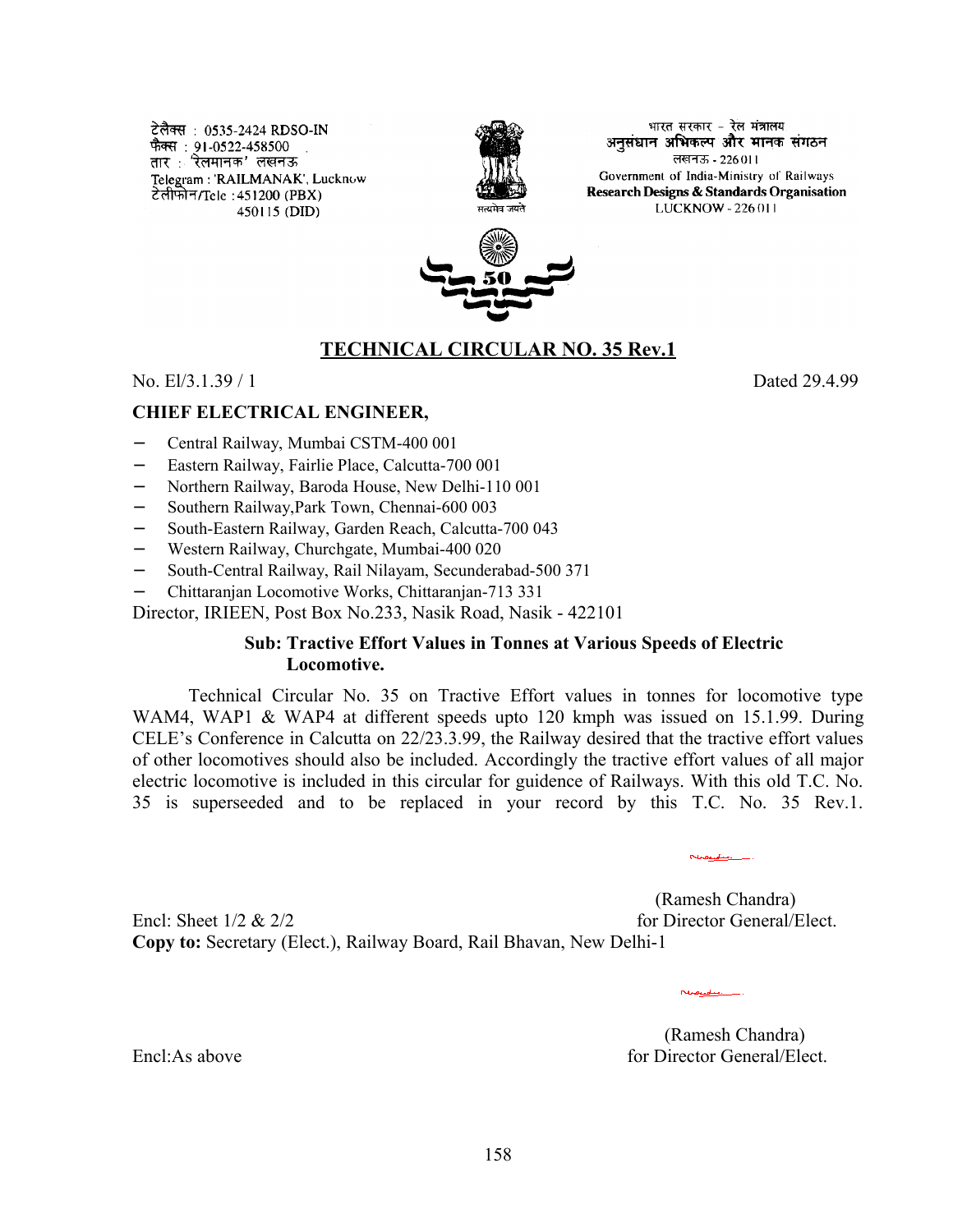### **SHEET 1/2**

### **REF: TECHNICAL CIRCULAR No. 35 Rev. 1 TRACTIVE EFFORT VALUES IN TONNES AT VARIOUS SPEEDS**

| <b>SPEED</b><br><b>KMPH</b> | <b>WAM4</b> (2S-<br>3P) 667A Cont.<br><b>WF4 GR 15:62</b><br>$(TM-TAO-659)$ | <b>WAM4</b> (2S-<br>$3P$ )<br>667A<br><b>Cont. WF2 GR</b><br>15:62 (TM-<br>TAO-659) | WAP1/WAP3<br><b>750A Cont.</b><br>WF4 GR<br>21:58 (TM-<br>TAO-659) | WAP1<br><b>750A Cont.</b><br>WF4 GR<br>23:58 (TM-<br>Hitachi) | <b>WAP4 900A</b><br>Cont. WF4<br>GR 23:58<br>$(TM-$<br>Hitachi) |
|-----------------------------|-----------------------------------------------------------------------------|-------------------------------------------------------------------------------------|--------------------------------------------------------------------|---------------------------------------------------------------|-----------------------------------------------------------------|
| $\overline{0}$              | 32.2                                                                        | 32.2                                                                                | 22.4                                                               | 30.6                                                          | 30.8                                                            |
| 10                          | 17.6                                                                        | 17.6                                                                                | 13.8                                                               | 15.0                                                          | 18.8                                                            |
| 20                          | 17.6                                                                        | 17.6                                                                                | 13.8                                                               | 15.0                                                          | 18.8                                                            |
| 30                          | 17.6                                                                        | 17.6                                                                                | 13.8                                                               | 15.0                                                          | 18.8                                                            |
| 40                          | 17.6                                                                        | 17.6                                                                                | 13.8                                                               | 15.0                                                          | 18.8                                                            |
| 50                          | 17.6                                                                        | 17.6                                                                                | 13.8                                                               | 15.0                                                          | 18.8                                                            |
| 60                          | 16.4                                                                        | 16.4                                                                                | 13.8                                                               | 15.0                                                          | 18.8                                                            |
| 70                          | 14.0                                                                        | 14.0                                                                                | 13.8                                                               | 14.6                                                          | 18.8                                                            |
| 80                          | 12.5                                                                        | 10.5                                                                                | 13.0                                                               | 12.8                                                          | 17.2                                                            |
| 90                          | 11.2                                                                        | 8.2                                                                                 | 11.6                                                               | 11.5                                                          | 15.4                                                            |
| 100                         | 9.4                                                                         | 6.6                                                                                 | 10.5                                                               | 10.4                                                          | 13.8                                                            |
| 110                         | 7.8                                                                         | 5.5                                                                                 | 9.5                                                                | 9.3                                                           | 12.6                                                            |
| 120                         | $\overline{a}$                                                              | $\overline{\phantom{0}}$                                                            | 8.5                                                                | 8.4                                                           | 11.4                                                            |
| 130                         | $\overline{\phantom{0}}$                                                    | -                                                                                   | 7.4                                                                | 7.0                                                           | 9.0                                                             |
| 140                         | -                                                                           | -                                                                                   | 6.6                                                                | 6.0                                                           | 7.5                                                             |
| 150                         | -                                                                           | -                                                                                   | 5.7                                                                | $\overline{\phantom{m}}$                                      |                                                                 |
| 160                         |                                                                             |                                                                                     | 5.0                                                                |                                                               |                                                                 |

\* with BOT 3460 TEF

@ with HETT3900 TEF

**Note:** WAP1 with TAO-659TM and flexicoil mark I is cleared for 130 kmph. WAP3 with TAO-659TM and flexicoil mark IV bogies is cleared for 160 kmph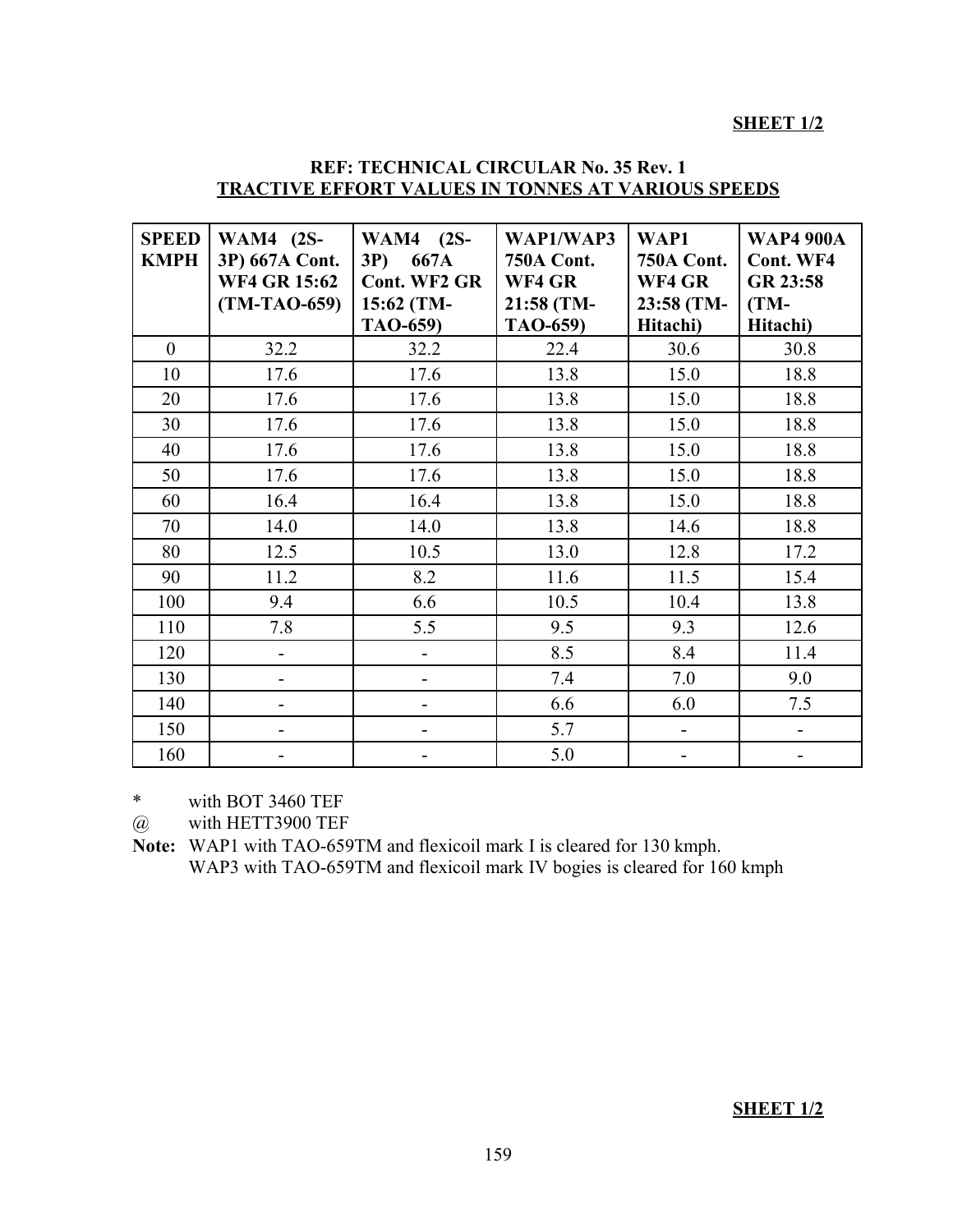#### **REF: TECHNICAL CIRCULAR No. 35 Rev. 1 (Continued) TRACTIVE EFFORT VALUES IN TONNES AT VARIOUS SPEEDS**

| <b>SPEED</b><br><b>KMPH</b> | <b>WAP4 960A 1</b><br>hr. WF4 GR<br>23:58 (TM-<br>Hitachi) | <b>WAP5 370A</b><br><b>Cont. GR 17:67</b><br>$(TM-$<br>6FXA7059) 3-<br><b>Phase</b> | <b>WAP7 270A</b><br><b>Cont. GR</b><br>20:72 TM-<br><b>6068 3-Phase</b> | WAM4P<br><b>667A Cont.</b><br>WF4 GR<br>21:58 (TM-<br>TAO $659$ <sup>*</sup> | WAM4(6P)<br><b>750A Cont.</b><br>WF4 GR<br>21:58 (TM-<br>TAO 659) $\omega$ |
|-----------------------------|------------------------------------------------------------|-------------------------------------------------------------------------------------|-------------------------------------------------------------------------|------------------------------------------------------------------------------|----------------------------------------------------------------------------|
| $\overline{0}$              | 30.8                                                       | 26.3                                                                                | 32.8                                                                    | 22.4                                                                         | 22.4                                                                       |
| 10                          | 20.6                                                       | 22.4                                                                                | 23.2                                                                    | 11.6                                                                         | 13.8                                                                       |
| 20                          | 20.6                                                       | 22.4                                                                                | 23.2                                                                    | 11.6                                                                         | 13.8                                                                       |
| 30                          | 20.6                                                       | 22.4                                                                                | 23.2                                                                    | 11.6                                                                         | 13.8                                                                       |
| 40                          | 20.6                                                       | 22.4                                                                                | 23.2                                                                    | 11.6                                                                         | 13.8                                                                       |
| 50                          | 20.6                                                       | 22.4                                                                                | 23.2                                                                    | 11.6                                                                         | 13.8                                                                       |
| 60                          | 20.6                                                       | 21.2                                                                                | 23.2                                                                    | 11.6                                                                         | 13.8                                                                       |
| 70                          | 20.6                                                       | 18.8                                                                                | 23.2                                                                    | 11.6                                                                         | 13.8                                                                       |
| 80                          | 18.6                                                       | 18.3                                                                                | 20.6                                                                    | 11.6                                                                         | 13.0                                                                       |
| 90                          | 16.0                                                       | 16.3                                                                                | 18.3                                                                    | 11.0                                                                         | 11.6                                                                       |
| 100                         | 14.6                                                       | 14.5                                                                                | 16.5                                                                    | 9.8                                                                          | 10.5                                                                       |
| 110                         | 13.2                                                       | 13.4                                                                                | 15.0                                                                    | 9.0                                                                          | 9.5                                                                        |
| 120                         | 11.4                                                       | 12.2                                                                                | 13.7                                                                    | $\blacksquare$                                                               | $\overline{\phantom{0}}$                                                   |
| 130                         | 9.0                                                        | 11.1                                                                                | 12.7                                                                    | $\overline{\phantom{0}}$                                                     | $\overline{a}$                                                             |
| 140                         | 7.5                                                        | 10.6                                                                                | 11.8                                                                    |                                                                              |                                                                            |
| 150                         | $\overline{\phantom{0}}$                                   | 9.6                                                                                 |                                                                         |                                                                              |                                                                            |
| 160                         |                                                            | 9.1                                                                                 |                                                                         |                                                                              |                                                                            |

**SHEET 2/2**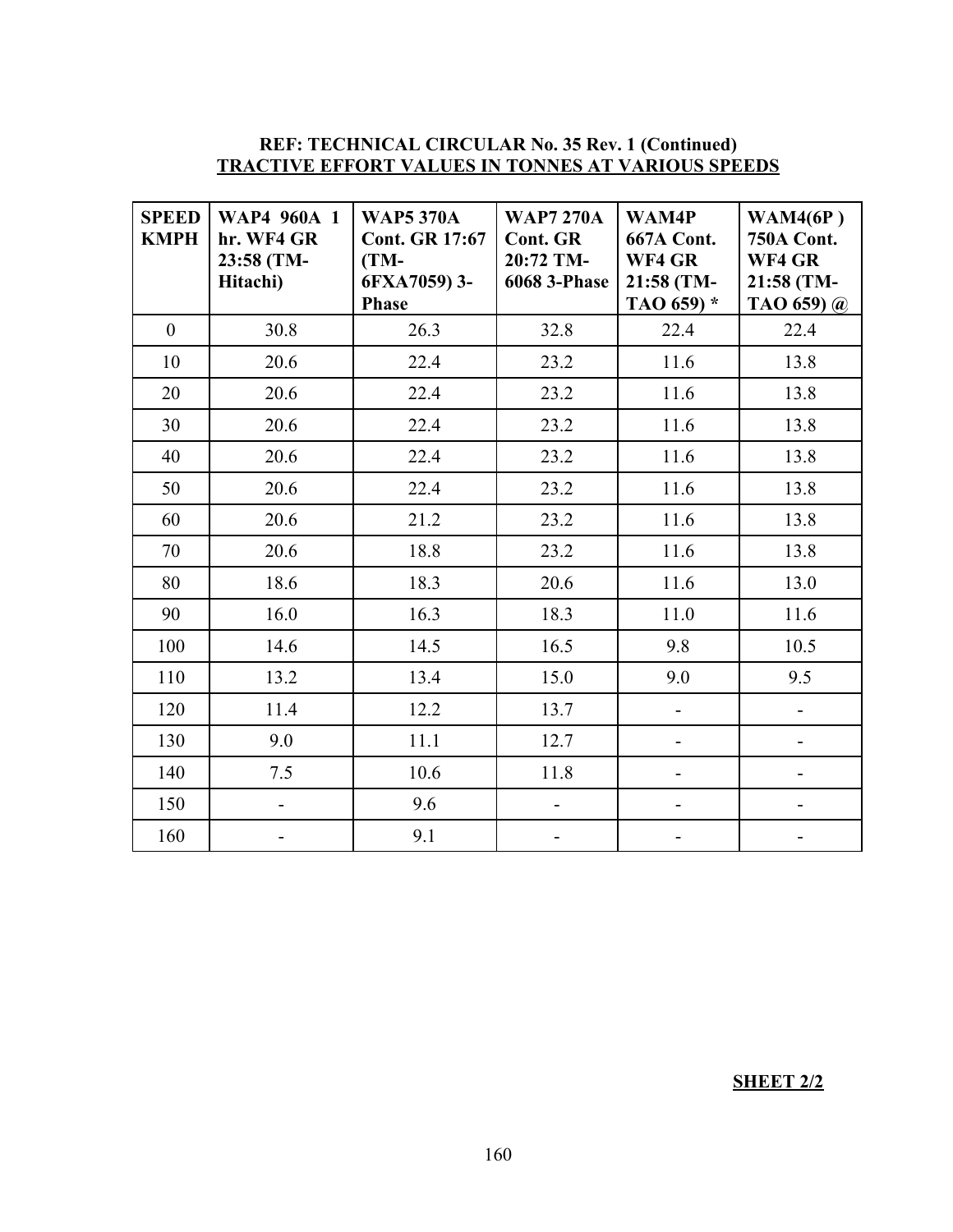| <b>SPEED</b><br><b>KMPH</b> | <b>WAG5 750 A</b><br><b>Cont. WF4 GR</b><br>15:62 TM(TAO-<br>659) | <b>WAG5 750 A</b><br>Cont. WF3 GR<br>18:64<br>TM(Hitachi) | <b>WAG7 900A</b><br><b>Cont. WF4 GR</b><br>16:65<br>TM(Hitachi) | <b>WAG9 270A</b><br><b>Cont. GR 15:77</b><br>TM 6068<br>$(3-Phase)$ |
|-----------------------------|-------------------------------------------------------------------|-----------------------------------------------------------|-----------------------------------------------------------------|---------------------------------------------------------------------|
| $\overline{0}$              | 33.6                                                              | 37.8                                                      | 44.0                                                            | 46.8                                                                |
| 10                          | 20.6                                                              | 21.0                                                      | 30.8                                                            | 33.1                                                                |
| 20                          | 20.6                                                              | 21.0                                                      | 30.8                                                            | 33.1                                                                |
| 30                          | 20.6                                                              | 21.0                                                      | 30.8                                                            | 33.1                                                                |
| 40                          | 20.6                                                              | 21.0                                                      | 30.8                                                            | 33.1                                                                |
| 50                          | 20.6                                                              | 18.4                                                      | 27.0                                                            | 33.1                                                                |
| 60                          | 17.0                                                              | 12.6                                                      | 22.6                                                            | 27.5                                                                |
| 70                          | 13.8                                                              | 9.0                                                       | 19.5                                                            | 23.7                                                                |
| 80                          | 10.6                                                              | 6.4                                                       | 14.6                                                            | 20.6                                                                |
| 90                          | 8.0                                                               |                                                           | 10.8                                                            | 18.3                                                                |
| 100                         | 6.6                                                               |                                                           | 7.6                                                             | 16.6                                                                |
| 105                         | 5.6                                                               |                                                           |                                                                 | -                                                                   |
| 110                         | ۰                                                                 | -                                                         |                                                                 | -                                                                   |
| 120                         |                                                                   |                                                           |                                                                 |                                                                     |

# **REF: TECHNICAL CIRCULAR No. 35 Rev. 1 Tractive Effort Values In Tonnes At Various Speeds of Electric Locomotives**